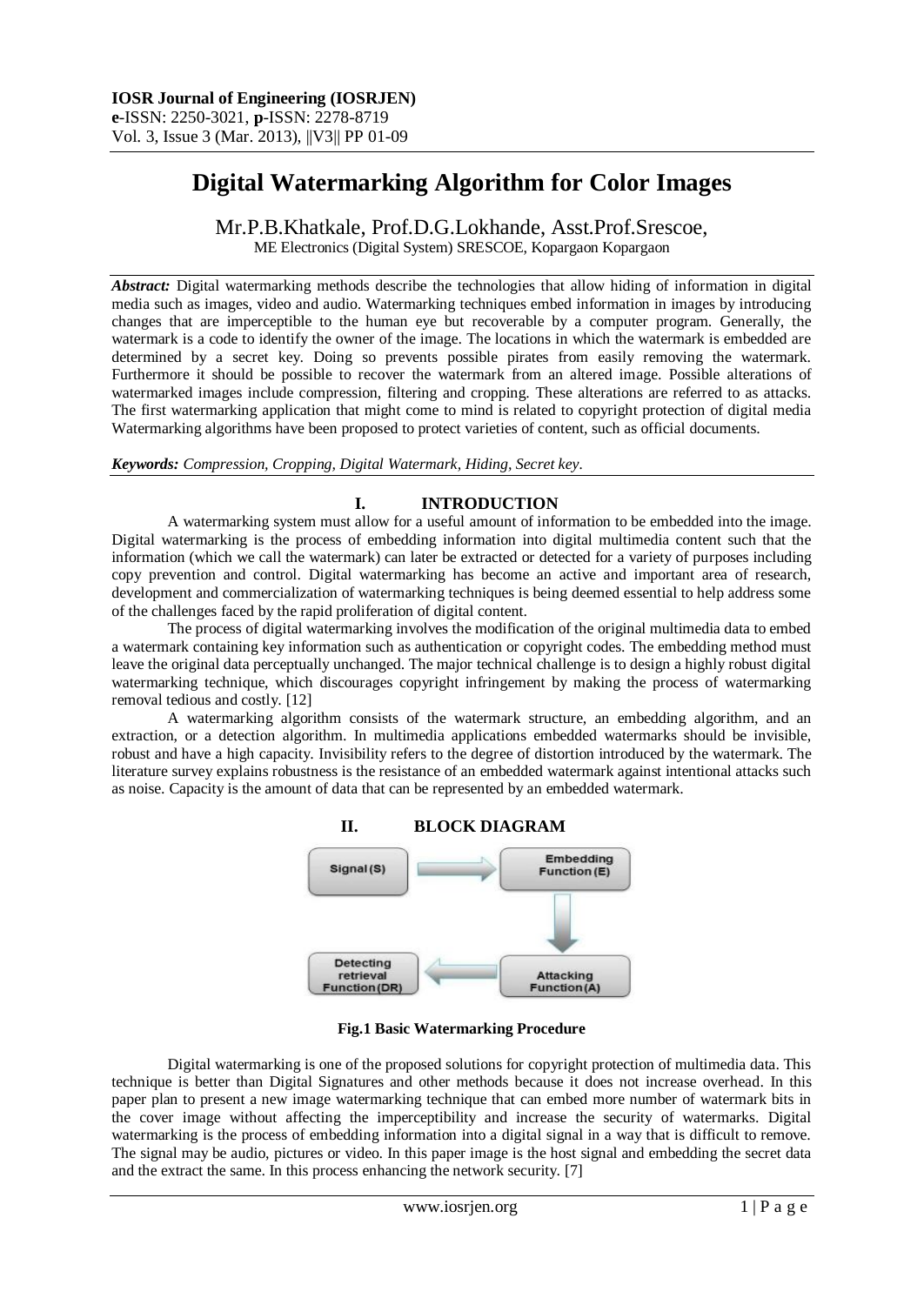### **2.1 Embedding stage:-**

One of the most important features that make the recognition of images possible by humans is color. Color is a property that depends on the reflection of light to the eye and the processing of that information in the brain. The color is used every day to tell the difference between objects, places and the time of day. Usually colors are defined in three dimensional color spaces usually colors are defined in three dimensional color spaces. These could be RGB (Red, Green, and Blue), HSV (Hue, Saturation, and Value) or HSB (Hue, Saturation, and Brightness). The last two are dependent on the human perception of hue, saturation, and brightness [6]. Color represents the distribution of colors within the entire image. This distribution includes the amounts of each color, but not the locations of colors.



**Fig.2 Embedding Stage**

## **2.2 Extracting stage:-**

In a digital watermarking scheme, it is not convenient to carry the original image all the time in order to detect the owner's signature from the watermarked image. Moreover, for those applications that require different watermarks for different copies, it is preferred to utilize some kind of watermark-independent algorithm for extraction process i.e. dewaters marking. Its robustness against many attacks including rotation, low pass filtering, salt n paper noise addition and compression. [9]

| Watermarked image             |  |  |  |  |
|-------------------------------|--|--|--|--|
|                               |  |  |  |  |
| Extract secret data           |  |  |  |  |
|                               |  |  |  |  |
| Original image                |  |  |  |  |
| <b>Fig.3 Extracting Stage</b> |  |  |  |  |

# **III. PROPERTIES**

For better activeness, watermark should be acoperceptually invisible within host media, statistically invisible to unauthorized removal, readily extracted by owner of image, robust to accidental and intended signal distortion like filtering, compression, re-sampling, retouching, crapping etc. For a digital watermark to be effective for ownership, it must be robust, recoverable from a document, should provide the original information embedded reliably and also removed by authorized users

#### **3.1 Robustness:**

The watermark should be robust such that it must be difficult to remove. The watermark should be robust to different attacks. The robustness describes whether watermark can be reliably detected after performing some media operations. [10]

#### **3.2 Perceptual transparency:**

This property describes that whether watermark is visible or invisible to human sensor organ. Perceptible watermarks are visible to human while imperceptible are not. Imperceptible watermarks are such that content remains same after applying digital watermarking technique.[2]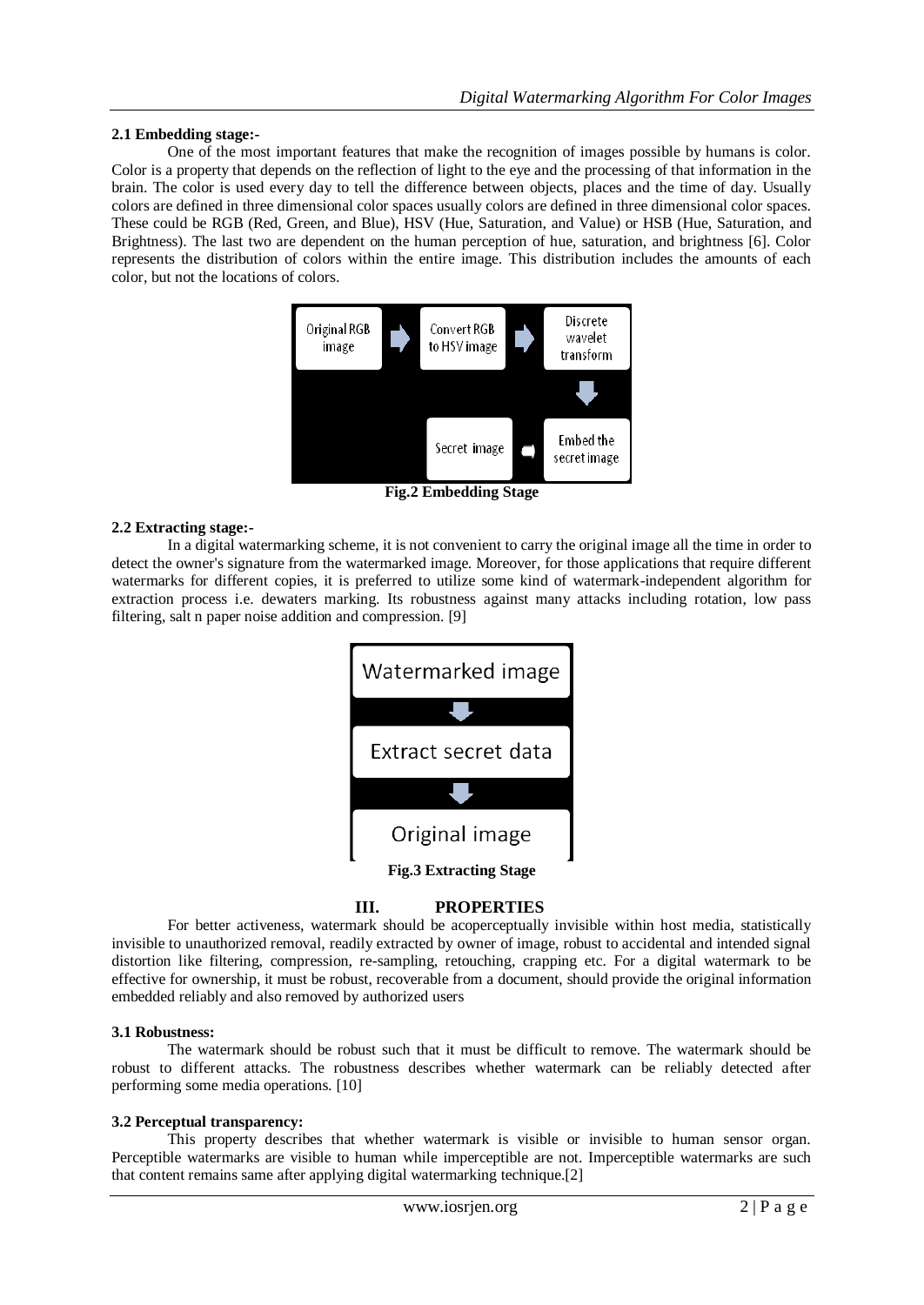# **3.3 Security:**

Security property describes that how easy to remove a watermark. This is generally referred to as attack on watermarking. Attack refers to detection or modification of watermark. [4]

## **3.4 Complexity:**

This is important property which is to be considering in real-time applications like video. Complexity property is concerned with amount of effort needed to extract or retrieve the watermark from content. [7]

## **3.5 Capacity:**

Capacity property of digital watermarks refers to amount of information that can be embedded within the content. The important point is that more data is used in watermark, watermark will become less robust. In addition to these properties, watermarks are having some extra properties as unambiguity, tamper resistance, inseparable from the works and able to undergo some transformation as works. [1]

# **IV. CLASSIFICATION**

Digital watermarks are classified according to their applications. The watermarks are classified as perceptible watermarks and imperceptible watermarks, robust and fragile, public and private. This classification of watermarks is broadly described in following sections.

## **4.1 Perceptible watermarks and imperceptible watermarks:**

Perceptible watermarks are visible to human eye while imperceptible watermarks are invisible. The perceptible watermarks are useful for primary application i.e. for statement ownership or authorship. So for this reason it should be visible. On the other hand imperceptible watermarks are useful for complex applications such as document identification in which content being watermarked must appear in unchanged form Examples of visible (perceptible) watermarks are logos on TV, IBM watermark and that of invisible (imperceptible) watermarks are ATT, NEC/MIT, UU etc. Perceptible watermarks i.e. visible one are extension of the concept of logos. They are applicable to images only. These watermarks are embedded into image. They are applicable in maps, graphics and software user interface. Imperceptible watermarks i.e. invisible one remains hidden in the content. They can be detected only by authorized agency. These watermarks are useful for content or author authentication and for detecting unauthorized copier. [4]

#### **4.2 Robust watermarks and fragile watermarks:**

Robust or fragile is nothing but degree to which watermarks can withstand any modifications of any types caused due to the transmission or loss compression. Perceptible watermarks are more robust in nature than imperceptible one. But meaning of this is not that imperceptible watermarks are fragile one. Robust watermarks are those watermarks which are difficult to remove from the object in which they are embedded. Fragile watermarks are those watermarks which can be easily destroyed by any attempt to tamper with them. Fragile watermarks are destroyed by data manipulation. [5]

#### **4.3 Private watermarks and public watermarks:**

Private watermarks requires at least original data to recover watermark information Public watermarks requires neither original data nor embedded watermarks to recover watermark information. Private watermarks are also known as secure watermarks. To read or retrieve private watermark, it is necessary to have secret key. Public watermark can be read or retrieve by anyone using specialized algorithm. In this sense public watermarks are not secure. Public watermarks are useful for carrying IPR information. They are good alternatives to labels. [3]

# **V. DIGITAL WATERMARKING FOR COLOUR IMAGE**

Full-size images require large amounts of disk space to store and bandwidth or time to transmit and display. In many applications, a smaller version of an image is sufficient. There are many ways in which a large image can be reduced in size.

## **5.1 Techniques of Image size Reduction:**

### *5.1.1 Cropping:*

The simplest way, in which to reduce an image's size is by cropping, i.e. choosing only a certain portion of the image to view. This works well if one region of an image contains all of the interesting information. Even then, it requires a determination of what part of the image is important. This may be an easy task for a human, but is very difficult for a computer.[8]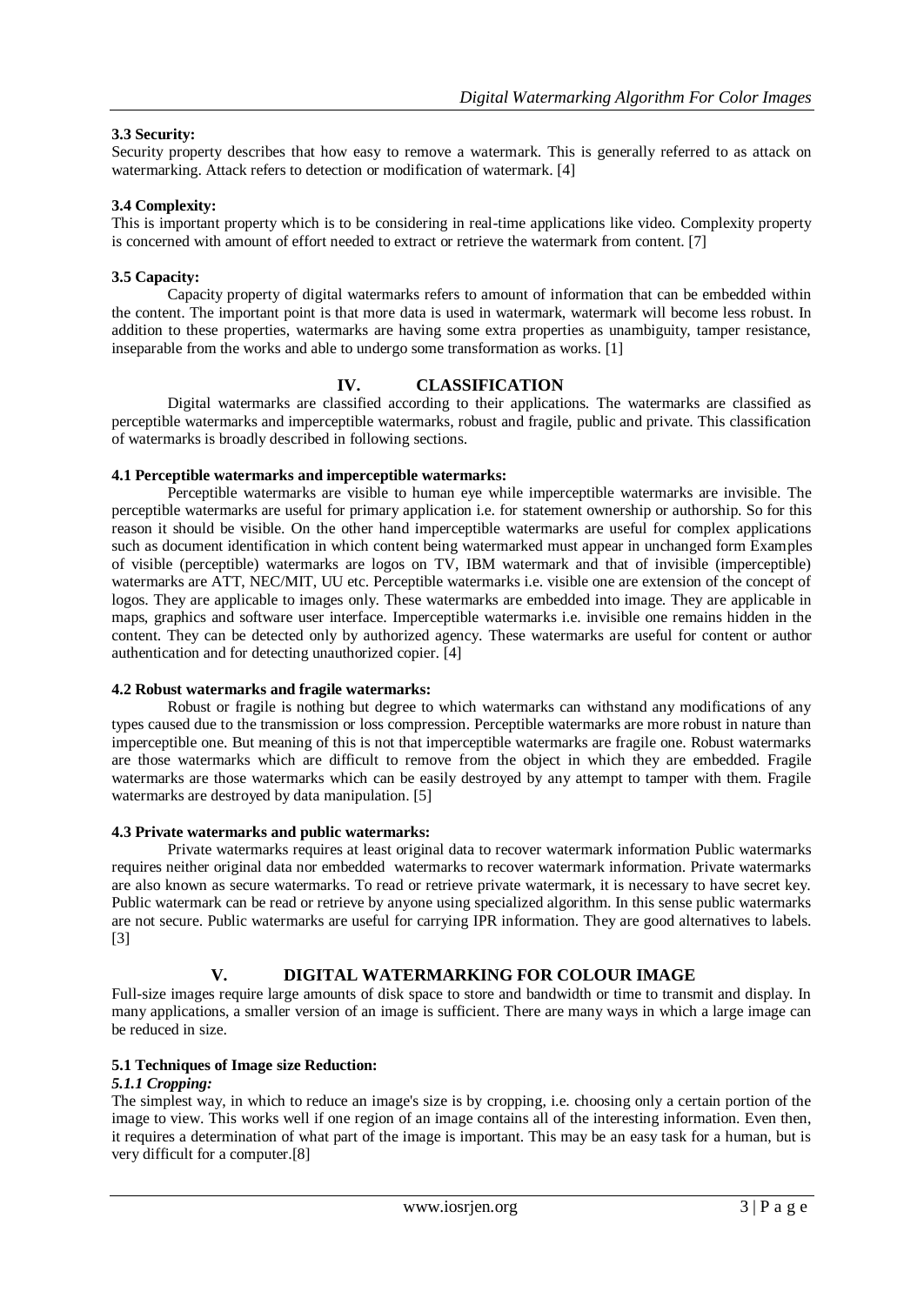# *5.1.2 Pixel Skipping:*

To eliminate the above problem, we can reduce the size of an image by throwing out pixels evenly throughout an image. For example, if we wanted to reduce the size of an image by half in each dimension, we could throw out every other pixel. This method is fairly fast, but may produce artifacts, especially in color images. If an image is dithered, for example, it may have a regular pattern of two or more colors adjacent to each other in order to produce the illusion of a different color (which wasn't available in the color palette.) If we happen to throw out all of one of those colors, the perceived color, and thus the overall look, of the image will change drastically [10].

# *5.1.3 Pixel Averaging:*

In order to eliminate the problem of color artifacts as described above, we can average adjacent pixels together instead of simply throwing them out as in Pixel Skipping. However, this will take more time and may tend to blur the image [11].

# *5.1.4 Frequency Domain Processing:*

A different approach to image size reduction involves looking at an image in the frequency domain in the hopes that the useful information will be more easily selected. For example, if an image was composed entirely of low frequency components, the high frequency components would all be very small in the frequency domain and we could truncate them. When the image was transformed back to the spatial domain, it would be reduced in size by the same factor as in the frequency domain. Note that for this example, the net effect would be the same as Pixel Averaging. The advantage of Frequency Domain Sampling is that it could also reduce the size of images with only high-frequency content. In addition, if the frequency domain image was sampled as in Pixel Skipping, then the image in the spatial domain would also be reduced in size. The exact effects of this on the image are not obvious [1].

# *5.1.5 Wavelet Decomposition:*

The 2-D Discrete Wavelet Transform (DWT) offers another possible approach to image size reduction. The DWT is a decimating transform which produces a segmented image with different segments containing coefficients corresponding to different levels of detail in the image. Each level of the DWT produces four segments. The next level of the DWT operates on that smoothed version [1].A color image can be thought of as three grey-scale images (Red, Green, and Blue). Any of the above algorithms must be applied to each of these images separately, after which the images can be re-combined to form the complete image [1].In order to investigate the above algorithms, several platforms are recommended. For Cropping, Pixel Skipping, and Pixel Averaging, XV is used, an image display and manipulation package. XV includes hooks for programmers to add their own code. This allowed writing the appropriate routines without having to worry about writing code to load and display images. XV already implemented Cropping, and added Pixel Skipping and Pixel Averaging [1].

## **5.2. Arnold Transform**

The security of watermarking can be enhanced by scrambling or encrypting before watermarking is embedded. In this paper, the extended Arnold transform is used to scramble watermarking of copyright protection. Initial Arnold transform equation is as follows:

$$
\begin{cases}\n x_{n+1} = (x_n + y_n) \mod 1 \\
y_{n+1} = (x_n + 2y_n) \mod 1\n\end{cases}
$$
\n(1)

mod 1 denotes that takes the fractional part only, namely *x mod1=x-[x].* So the phase space of  $(xn, yn)$  is restricted in square [0, 1] X [0, 1]. It transforms (1) to matrix form.

$$
\begin{pmatrix} x_{n+1} \\ y_{n+1} \end{pmatrix} = \begin{pmatrix} 1 & 1 \\ 1 & 2 \end{pmatrix} \begin{pmatrix} x_n \\ y_n \end{pmatrix} = C \begin{pmatrix} x_n \\ y_n \end{pmatrix} \text{mod } 1
$$
 (2)

Formula (2) defines matrix C. Taking note of the determinant ICI =1 , Arnold mapping has a fixed area(no attractile gene). At the same time it is all mapped. That is to say, every point in unit matrix uniquely transforms to another point. The character is very important. With it each watermarking pixel in different places can get a different place to embed. Arnold mapping has two typical factors to generate chaotic motion. One is tensile (multiplied by the matrix C to make x and y larger), and another is folding (make x and y retract unit matrix by modulus). In fact, Arnold mapping is also a chaotic mapping. Generalize Arnold mapping as follows.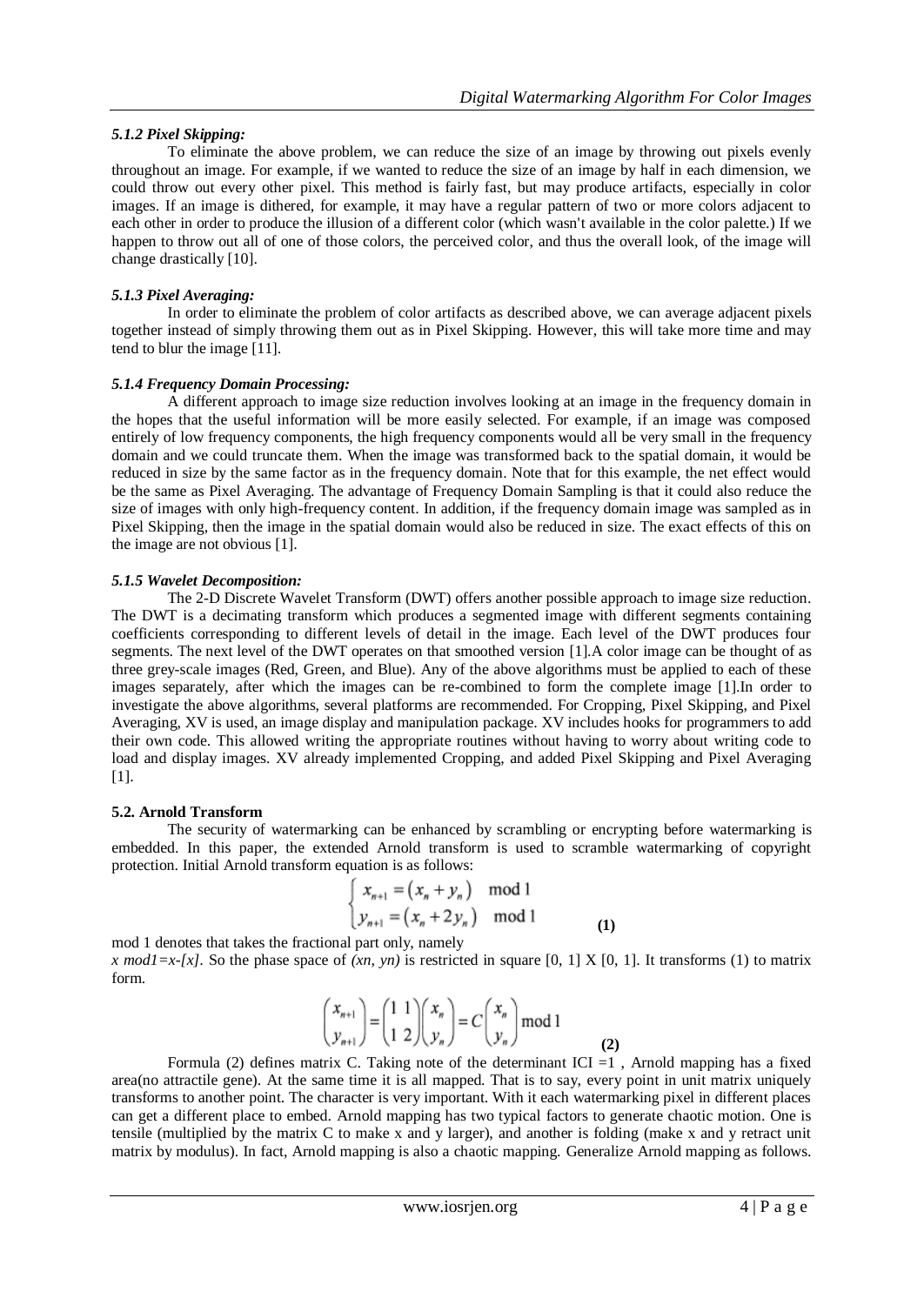Firstly, generalize phase space to  $\{0,1,2,\ldots,M-1\}$   $X \{0,1,2,\ldots,M-1\}$ . That is, only take positive integers from °to M-I. Secondly, generalize the equation as most common two-dimensional and fixed area.

$$
\begin{pmatrix} x_{n+1} \\ y_{n+1} \end{pmatrix} = \begin{pmatrix} a & b \\ c & d \end{pmatrix} \begin{pmatrix} x_n \\ y_n \end{pmatrix} = C \begin{pmatrix} x_n \\ y_n \end{pmatrix} \text{mod } M
$$
 (3)

In the formula, a, b, c and d are all positive integers. Its fixed area requires leI  $= ad - be = 1$ . In this conditions,  $a=1$ ,  $b=r$ ,  $c=p$  and  $d=rP+1$ . So only rand p parameters are independent. Formula (3) can be replaced by (4).

$$
\begin{pmatrix} x_{n+1} \\ y_{n+1} \end{pmatrix} = \begin{pmatrix} 1 & r \\ p & rp + 1 \end{pmatrix} \begin{pmatrix} x_n \\ y_n \end{pmatrix} \text{mod } M
$$
 (4)

Formula (3) still has the characteristics of chaotic mapping. Therefore, take use of generalized Arnold mapping (3) to generate the corresponding scrambling location of every pixel point of watermarking. Take every pixel coordinate (x, y) of watermarking as the initial value; take three independent parameters of coefficient matrix C and the times of iterations(k) as secret key; and take the result of iteration(x', y') as the corresponding location where  $(x, y)$  is scrambled. Since the chaotic characteristics of mapping, the corresponding location of any two adjacent pixels scrambled of watermarking will be a great deal of separation. And because it is a one by one mapping, the scrambling location got by different iteration of watermarking coordinates is different. Thus, scrambling location does not produce a conflict. [13]

#### **5.2 Algorithms for Implementation:**

The advantages of watermarking are its imperceptibility and robustness. Also, an effective watermarking approach should satisfy the requirements of security, unambiguity and low computational complexity. Dependent on the processing domain of the host image, current image watermarking techniques can be divided into two categories:

- Spatial domain watermarking methods
- Transform domain water marking schemes

For spatial domain methods watermark embedding is achieved by modifying the pixel values of the host image with computational efficiency. For transform domain schemes, the host image is first converted into frequency coefficients by a transformation method such as the discrete cosine transform (DCT), discrete Fourier transform (DFT) or discrete wavelet transform (DWT) etc. [2].For the DWT, S-Plus is used with the Wavelets toolkit. Here we had to split the color images up into their R, G, and B components in order to run the DWT on them. We need to add routine to XV to save images to separate files which S-Plus could read (1 file for each of the three color components R, G, and B), also added a routine to load images which had been saved by S-Plus. [14]

#### **5.3 Multi-level Wavelet Decomposition Of Image:**

The discrete wavelet transform (DWT) is a new signal analysis theory in recent years. It is a new analysis method in time domain and frequency domain, which is widely used in many fields. The basic idea of DWT is to separate frequency detailed, which is multi-resolution decomposition. One time of decomposition can divide main image to four subgraphs as the size of a quarter. They are a low frequency approximate subgraph and three horizontal, vertical and diagonal directions high frequency details subgraph. Fig 3.1 is a schematic diagram of three-level DWT decomposition [4].

| $3\mathtt{LL}$ | 3HL | 2HL |     |
|----------------|-----|-----|-----|
| 3LH            | 3HH |     | 1HL |
| 2HH<br>2LH     |     |     |     |
| 1LH            |     |     | 1HH |

|  | Fig.4 Three-level DWT decomposition |
|--|-------------------------------------|
|  |                                     |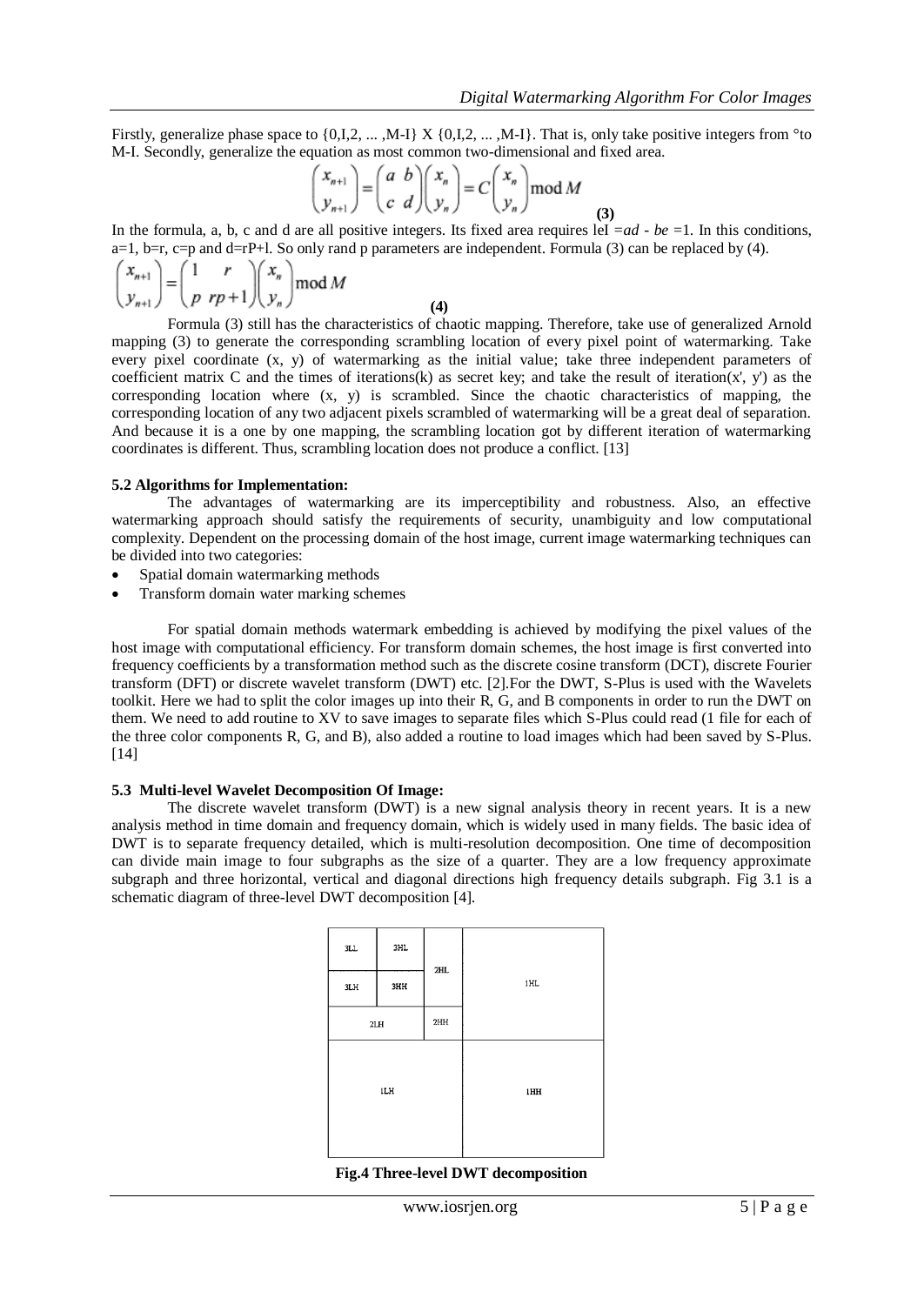In the wavelet transform domain, high frequency part represent details information as image's edge, contour and texture and so on. Embedding watermarking in these places, people are not easily conscious of it. But after processing or attacking, it has poor stability. Most energy of image is centralized in low frequency. The amplitude coefficient is larger than it of detail sub graph. By the brightness of shadowing of human visual model, we know that background brightness is brighter so that the just noticeable difference (JND) of signal embedded is higher. That is, low frequency approximate sub graph has larger capacity of people's perception. It is equivalent to a strong background, in which more watermarking information can be. As long as the watermarking information embedded is below JND value, people are not able to feel the signal. Low frequency coefficients are nearly unchanged to common attack so that watermarking information embedded in low frequency coefficients has better robustness [3].

In Matlab, the realization of two-dimensional multi-level DWT decomposition of image is the function Wavedec2 (). Its form of call syntax is:

# **[C, S]=Wavedec2 (matrix of image, N, typename) (5)**

For example, the image described with matrix A takes three-level DWT decomposition (N=3) by haar wavelet (wavelet type called haar). The expression of decomposition is as follows:

**[C, S]=Wavedec2 (A, 3, haar) (6)**

The wavelet coefficients after decomposition are all stored in a one-dimensional row vector C. Every coefficient of wavelet sub graph is ordered in row vector C. Its form is as follows:

#### $C=[LL_N,HL_N,LL_{N},HH_N,HH_{N-1},LL_{N-1},HH_{N-1},...,HL_1,LL_{1},HH_1]$

In it  $LL_N$ ,  $HL_N$ ,  $HH_N$ ,  $HH_N$  is row vector listed in the order of priority of separately the N level low-frequency sub graph, detail sub graph of horizon, vertical and diagonal directions.

The other  $HL_i$ ,  $LH_i$ ,  $HH_i$ ,  $(i=1, 2... N-1)$  is row vector listed in the order of priority of separately the i level detail sub graph of horizon, vertical and diagonal directions. The vector C and S after wavelet decomposition can be reconstructed with two-dimensional inverse DWT function Waverec2 (). For example, the formula corresponding to Eq.6 of initial image reconstructed by wavelet coefficients is as follows:

### **A'=Waverec2(C', S', haar') (7)**

When the right coefficients C' and S' of Eq. 7 are same with the coefficients C and S of Eq.6 the image A' reconstructed by Eq.7 is same with the initial image A by decomposition Eq.6.

#### **5.3.1 Embedding Algorithm of Digital Watermarking:**

Because two different kinds of watermarking will be embedded in wavelet domain of color image, first of all, the problem considered is the order of the two kinds of watermarking embedding. The influence between them should be minimized to the best of its abilities. Generally speaking, for the order of adding two kinds of watermarking, there are three options to select.

- a. Firstly embed fragile watermarking. Secondly embed robust watermarking.
- b. Firstly embed robust watermarking. Secondly embed fragile watermarking.
- c. Embed robust and fragile watermarking at the same time.

Comparison of three kinds of embedded sequence, first option is most not feasible because fragile watermarking is very sensitive to distortion. If embed fragile watermarking in advance, robust watermarking embedded later will destroy the fragile watermarking. So fragile watermarking will lost its role completely. In the option b, embed robust watermarking earlier and fragile watermarking later. The fragile watermarking will influence robust watermarking to some extent. It reduces the performance of robust watermarking and makes anti-interference ability of robust watermarking difficult to play out completely. In this paper, take the use of option c. It embeds two kinds of watermarking in different locations at the same time. Therefore, two kinds of watermarking can play its roles independently. And robustness and sensitivity are all better [8].

The two kinds of watermarking both use binary image seal in the same size. If W is binary image watermarking, its size is Ml x M2. Usually in order to calculate easily, let  $M = M2$ . To robust watermarking, in order to abolish space relation of pixel of watermarking image and improve its security, encrypt robust watermarking with chaotic encryption algorithm. To fragile watermarking, take use of Arnold transformation to transform binary image watermarking and then encrypt it with RSA public key encryption algorithm [8]. The flow chart of algorithm is as follows: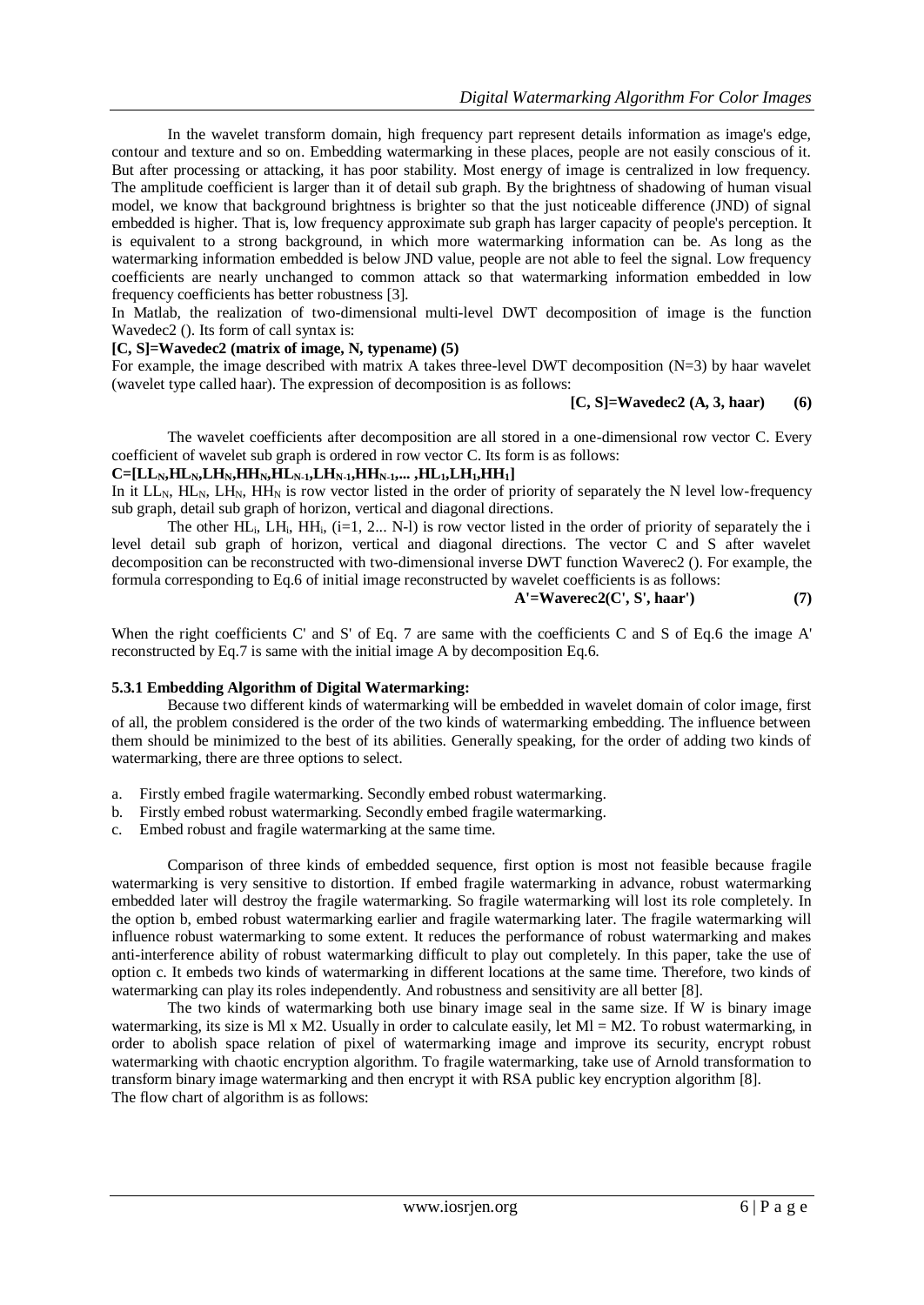

**Fig. 5 Flow Chart of Embedding Watermark**

The embedding steps are as follows:

**Step 1:** Chaotic encryption algorithm is used to robust watermarking.

**Step2:** Use Arnold transformation to transform fragile watermarking, and then encrypt it with RSA public key encryption algorithm.

**Step3:** Use (9) to switch initial image's room.

**Step4:** Use DWT to switch Y component in YCbCr domain. Information embedded is less as decomposition levels of DWT get more. So use four-level DWT to Y component in this paper, and then embed robust watermarking by chaotic encryption in the intermediate frequency coefficients and fragile watermarking in high frequency coefficients of CbCr.

**Step5:** Use IDWT to switch Y component. Switch YCbCr room to RGB room. Then get color image embedded with watermarking.

# **5.3.2 Extraction Algorithm of Digital Watermarking:**

Extraction of watermarking is inverse process of embedding. The flow chart of algorithm is as follows: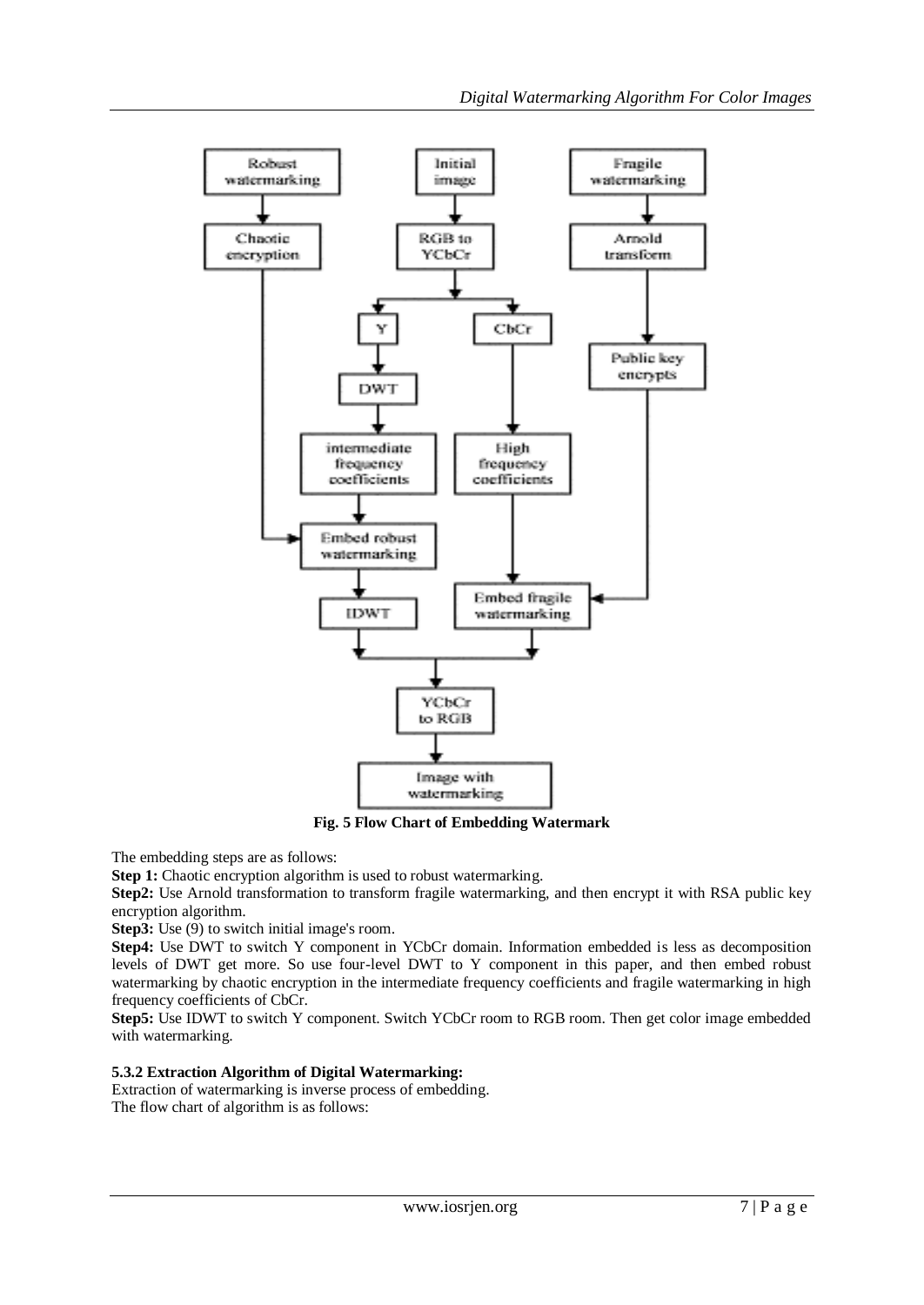

**Fig. 6 Flow Chart of Extracting Watermark**

Its steps are as follows:

**Step 1:** Switch the room of image which watermarking is embedded. Y component, Cb component and Cr component can be got.

**Step2:** Take four-level DWT to Y. Extract watermarking with secret key in its intermediate frequency coefficients. Then take chaotic decryption to get robust watermarking. Because the fragile watermarking is encrypted by owner's private secret key, all users can use the public key to decrypt. They can get the watermarking information and then verify it.The fragile watermarking can be got by decrypting high frequency coefficients of Cb and Cr components [11].

|              | VI.               | <b>RESULTS</b>    |             |
|--------------|-------------------|-------------------|-------------|
| <b>Image</b> | <b>PSNR</b> with  | <b>PSNR</b> with  | <b>PSNR</b> |
|              | <b>JPG</b> Attack | <b>MAL Attack</b> |             |
| Lena         | 44.7707           | 58.7355           | 48.0026     |
| Rice         | 42.7809           | 59.7543           | 48.0091     |

# **VII. CONCLUSION**

In this paper a new frequency domain algorithm for color digital image watermarking is presented, this algorithm uses the green channel for watermarking embedding. From result we can conclude that the signal to noise ratio with JPG attack is less as compared to MAL attack. By comparing our algorithm to others, we can conclude that the maximum numbers of bits that can be hidden and recovered successfully from the watermarked images have been increased. Excellent performance for the embedding process is achieved for an embedding stage. It has also been demonstrated that for this embedding strength the signature is immune to a variety of attacks, including filtering, contrast balancing, compression, and geometrical transforms such as resizing. Image Adaptive Self Embedding Watermarking proved robust against various attacks performed. The use of semi-fragile property helps to detect the location of fraud in the image. This technique is having a great scope of opportunities; especially in the field of cyber frauds, court evidences and certificate or identity forgery and even in the preservation and transmission of cultural heritage images. The large need of networked multimedia system has created the need of *COPYRIGHT PROTECTION*. It is very important to protect intellectual properties of digital media. Internet playing an important role of digital data transfer. Digital watermarking is the great solution of the problem of how to protect copyright. Digital watermarking is the solution for the protection of legal rights of digital content owner and customer.